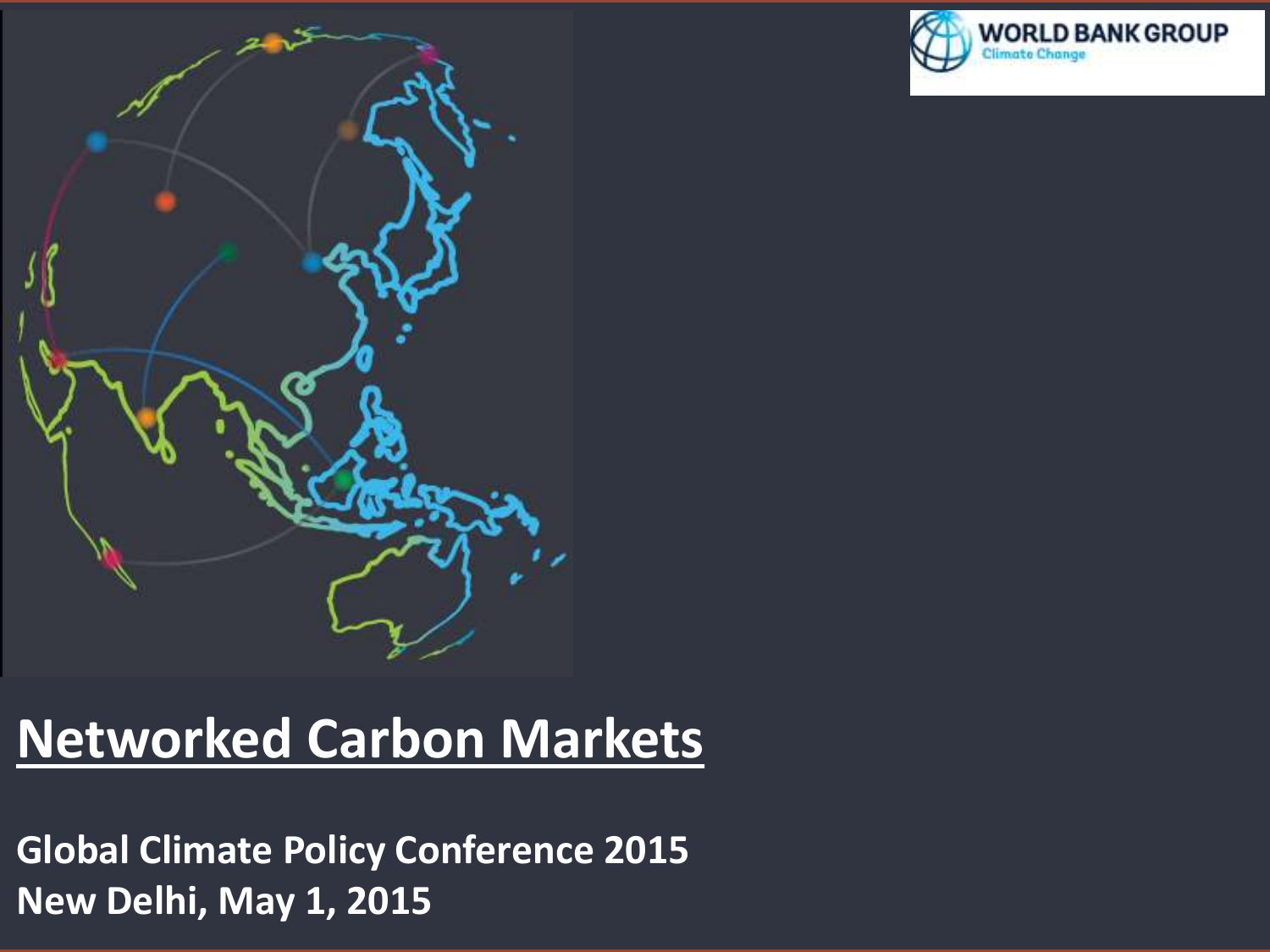## **Around the world, jurisdictions are developing ways to mitigate climate change and are choosing different and heterogeneous approaches**



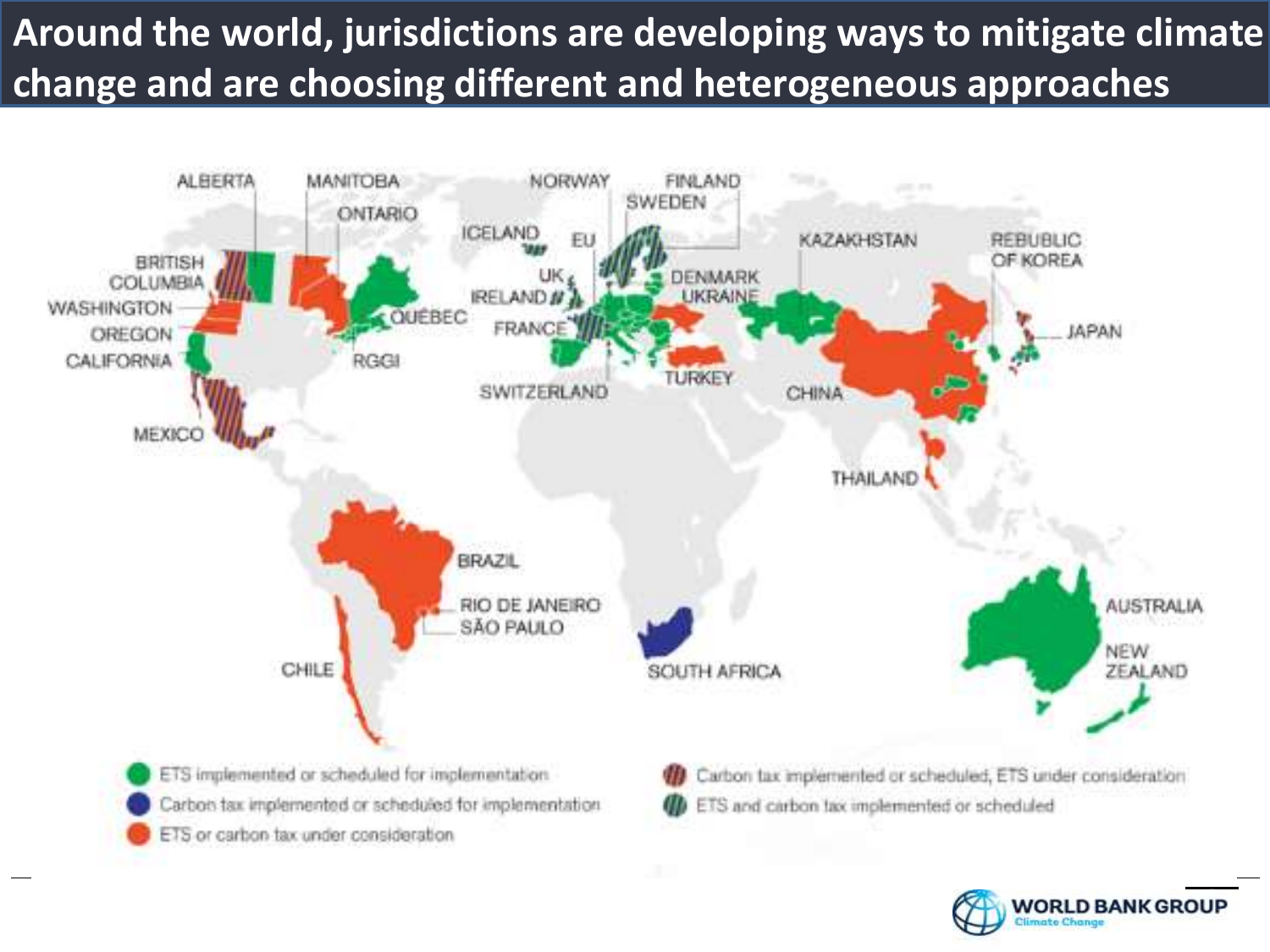#### **Key components of Networked Carbon Markets**

Observations

 $\mathbf{1}$ 

**2**

**3**

**Independent assessment framework** to determine the **climate change mitigation value** of different climate actions and enable their fungibility in the international market.

**International Carbon Asset Reserve** to support and facilitate carbon market related functions.

**International Settlement Platform** to track crossborder trades and possible clearing house function.

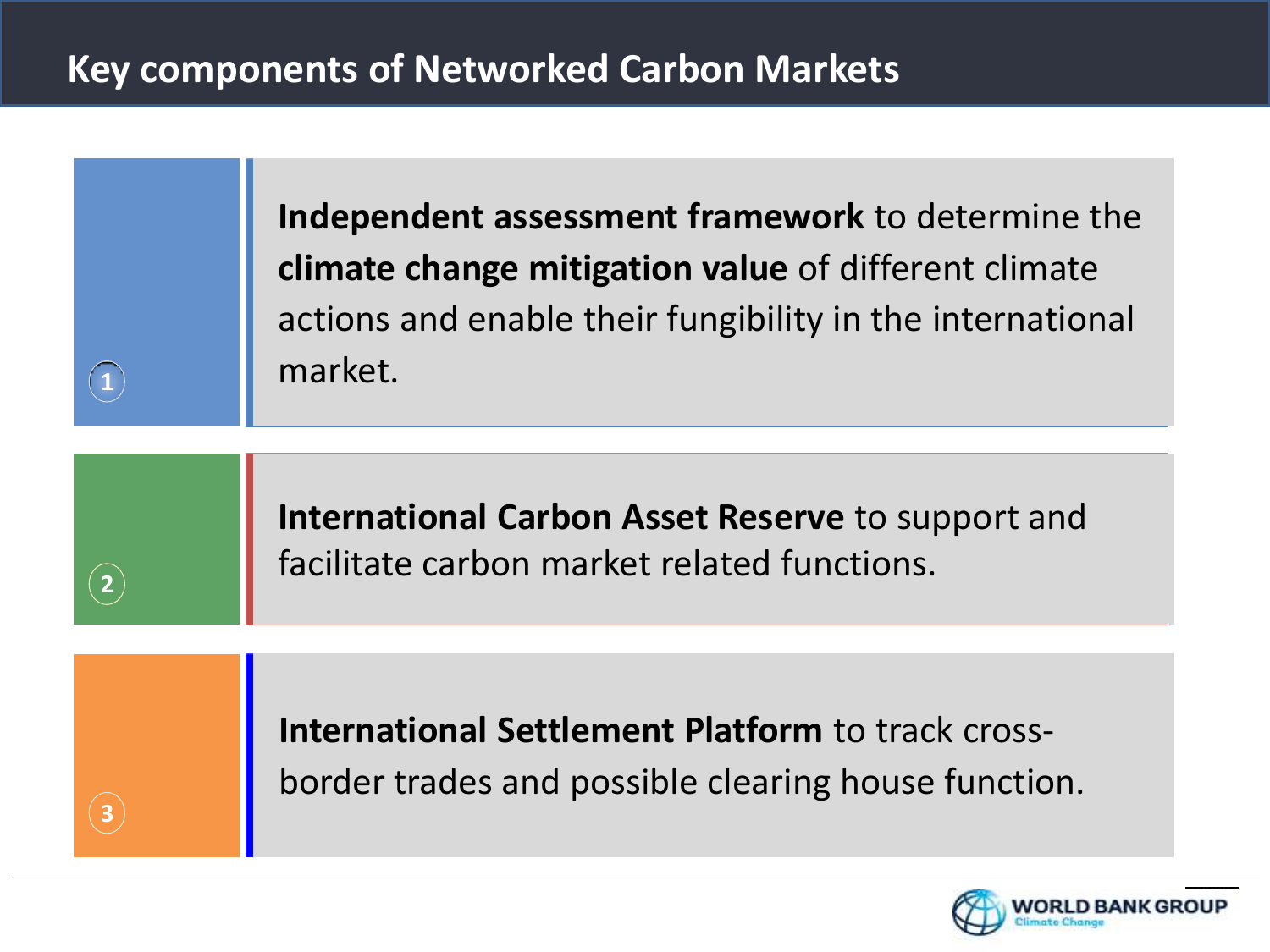### **The concept of Mitigation Value is fundamental to NCM and an independent assessment framework**

Observations **Approaches to determining climate change mitigation value can be structured around the risks that it seeks to capture** 



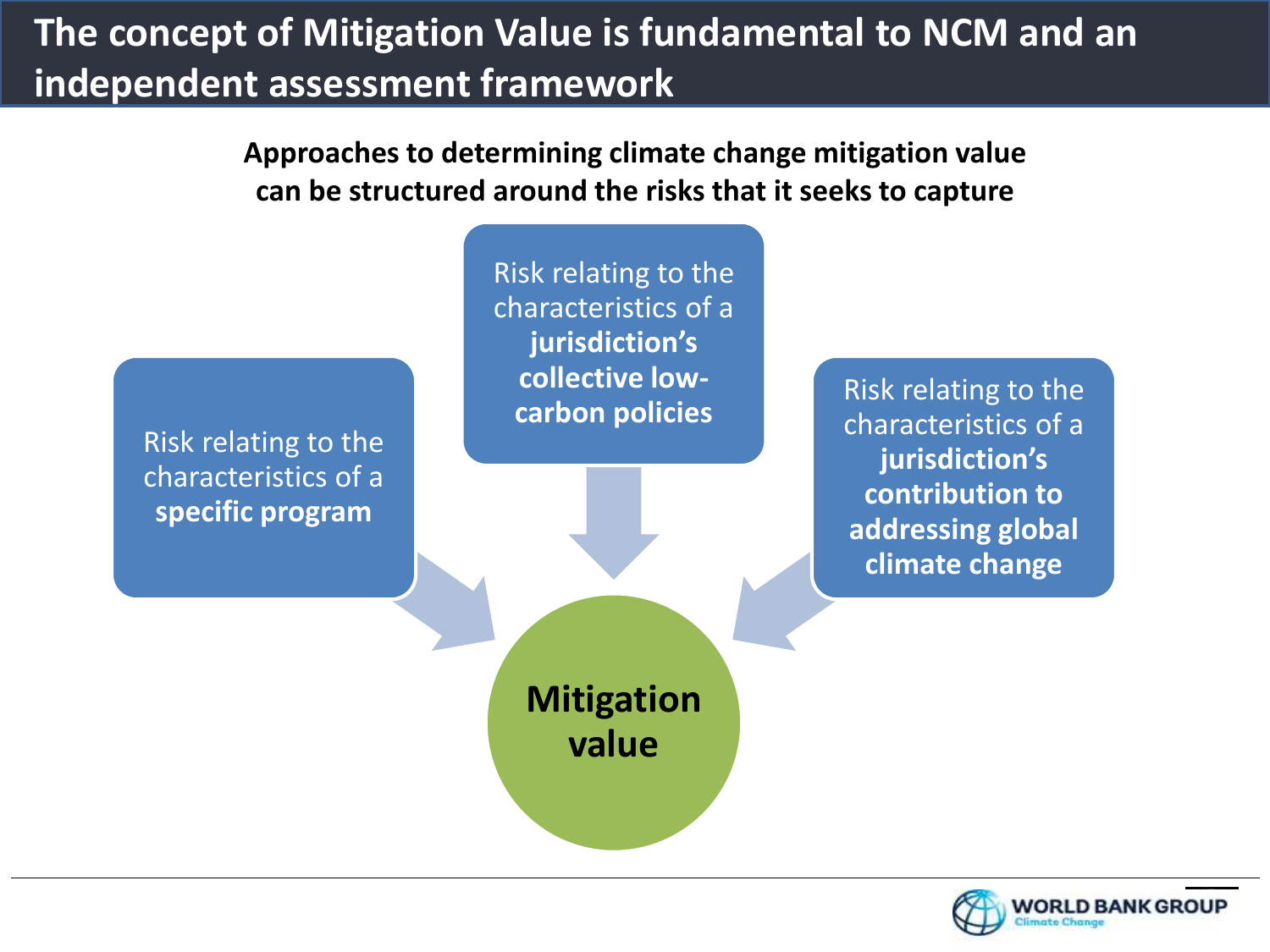#### **Fungibility through carbon exchange rates**

- Mechanics: How to translate rating into rates?
- Governance:
	- Who sets the rates? Use of a central aggregator or reserve?
	- What is the role of regulators versus market participants?
- Frequency:
	- What is the frequency at which they should be set?
	- Fixed or floating rates?
- Lessons learned: what can we learn from other environmental and financial markets that use trading ratios?

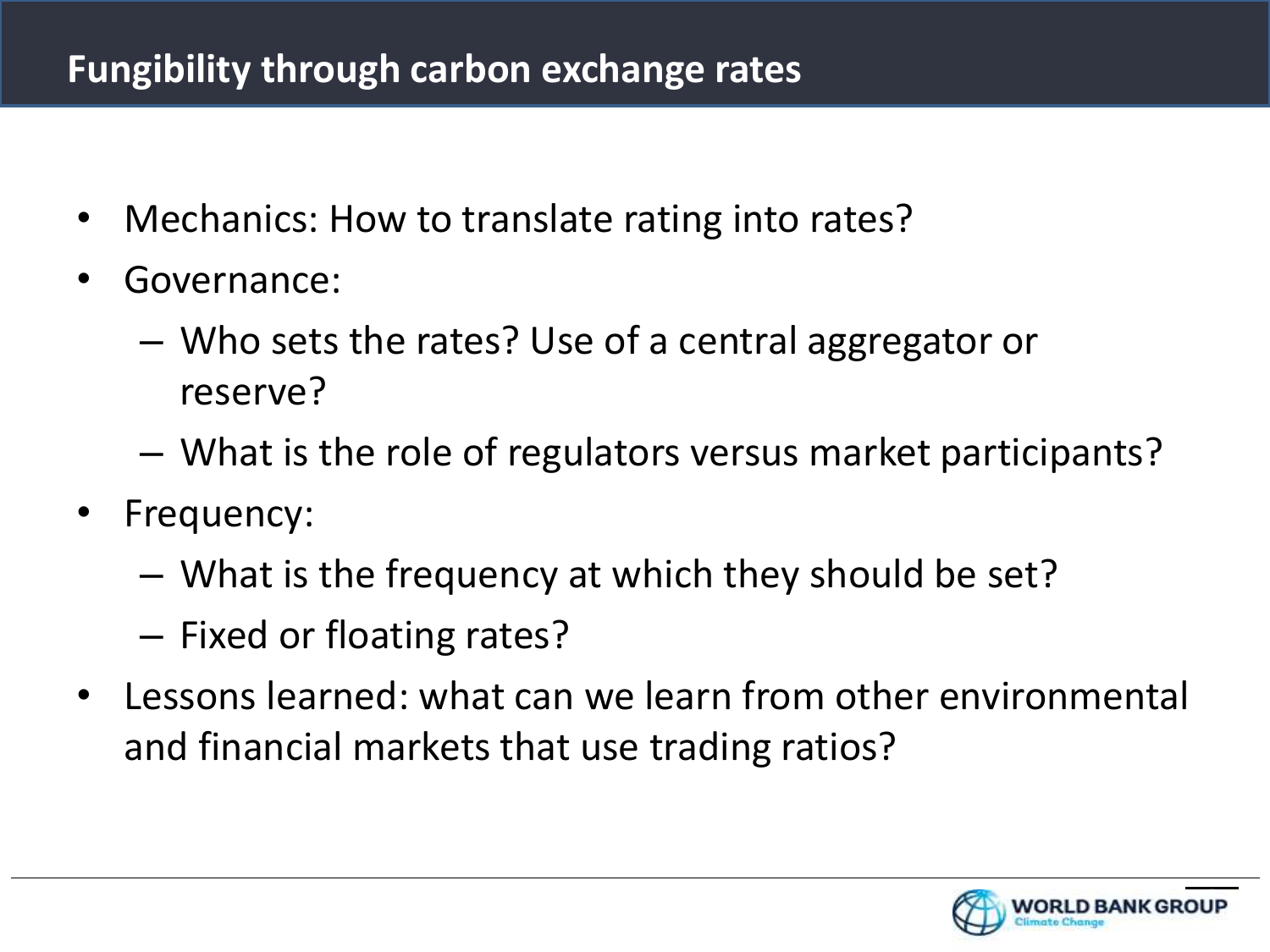International Carbon Asset Reserve could provide functions that help manage certain market risks and market failures, in conjunction with jurisdiction-level mechanisms:

- Provide a source of liquidity;
- Provide a back-up for domestic reserves;
- Provide a market maker function.

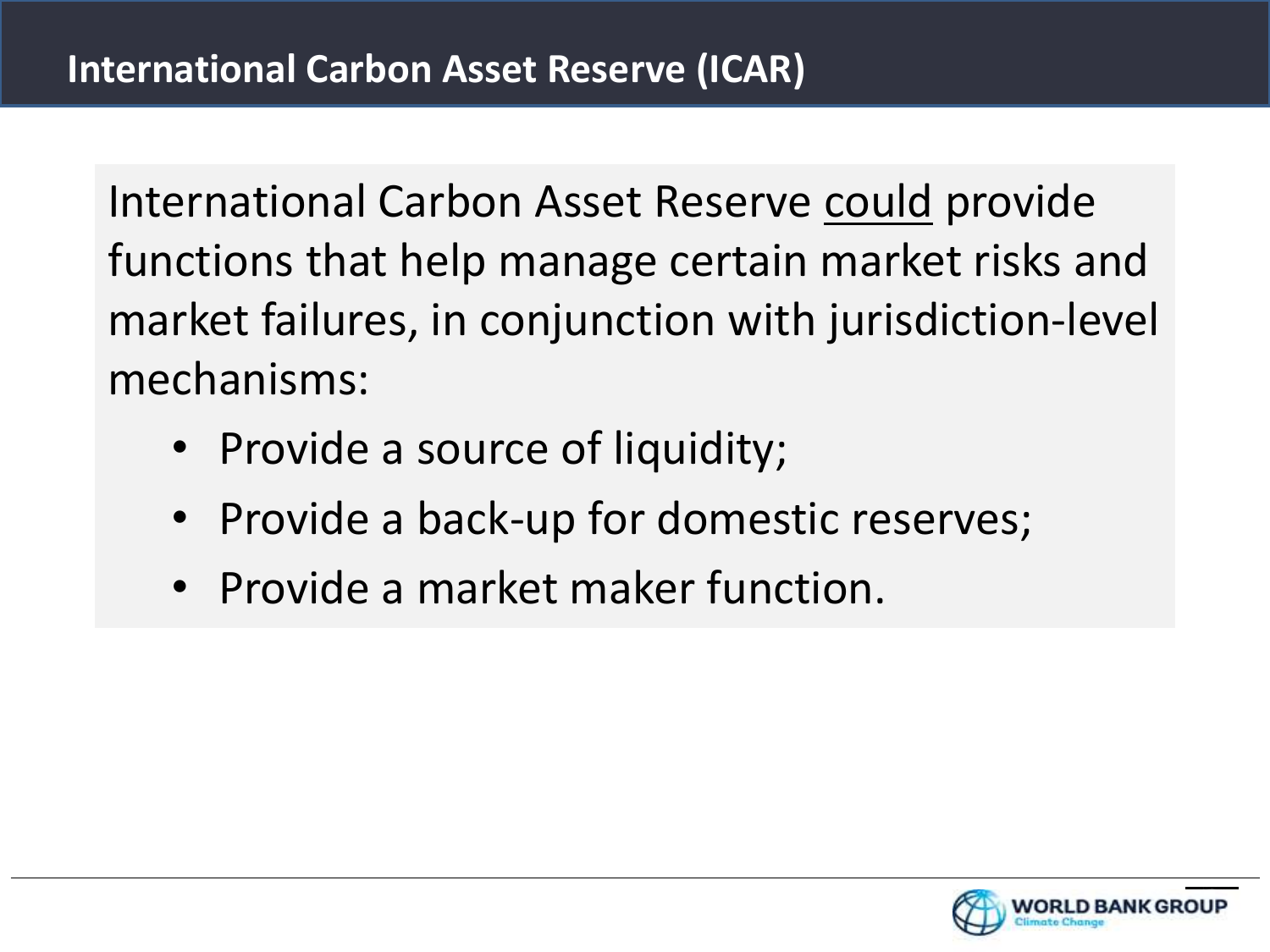#### **How could the NCM framework support a carbon 'club' of countries**

- Observations • For 'mitigation value' and 'carbon exchange rates' to enable cross-border trade of club units:
	- Would all units be eligible for compliance in the club? Or only units with a certain mitigation value?
	- Institutions involved in setting 'mitigation value' and 'carbon exchange rates'?
	- How would 'mitigation value' affect the price of different club units?
- To what extent would comparability and benchmarking among club participants incentivize:
	- Countries to increase their level of ambition?
	- Capital and trade to be re-directed toward low-carbon technologies?
	- Low-carbon technology innovation?
- Lessons learned from other commodity and financial markets/clubs?

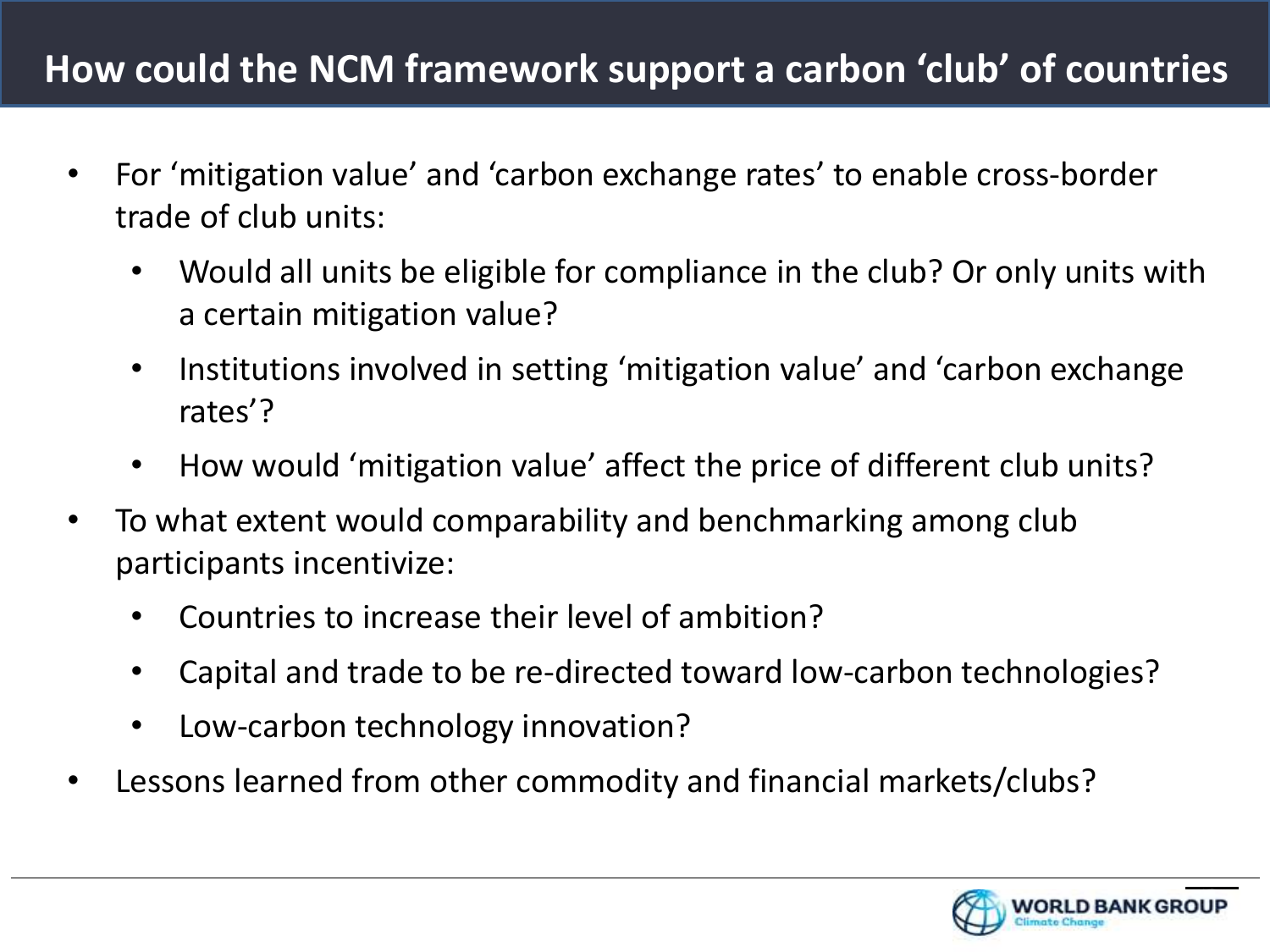#### **NCM's Key partners**

| Independent                                                                                                                                                                        | <b>International</b>                                                                                                    | <b>Concept</b>                                                                                                                                                       |
|------------------------------------------------------------------------------------------------------------------------------------------------------------------------------------|-------------------------------------------------------------------------------------------------------------------------|----------------------------------------------------------------------------------------------------------------------------------------------------------------------|
| <b>Assessment</b>                                                                                                                                                                  | <b>Carbon Asset</b>                                                                                                     | development                                                                                                                                                          |
| <b>Framework</b>                                                                                                                                                                   | <b>Reserve</b>                                                                                                          | and revision                                                                                                                                                         |
| <b>DNV GL</b><br>$\bullet$<br><b>IISD</b><br>$\bullet$<br><b>New Climate</b><br>$\bullet$<br><b>Institute</b><br><b>Climate</b><br>$\bullet$<br><b>Transparency</b><br>Initiative* | Grantham<br>$\bullet$<br><b>Institute, London</b><br><b>School of</b><br><b>Economics</b><br><b>INFRAS</b><br>$\bullet$ | <b>Harvard Project on</b><br>$\bullet$<br><b>Climate</b><br><b>Agreements</b><br><b>International</b><br>$\bullet$<br><b>Emissions Trading</b><br><b>Association</b> |

Working Group, which included governments (California, Netherlands, Indonesia, etc.), multilaterals (ADB, EU, UNFCCC Secretariat, etc.), civil society organizations (EDF, TNC, etc.) and private sector (CMIA, CDC Climat, IdeaCarbon.ec) , has guided the development of the Initiative.

\* The Climate Transparency Initiative is a consortium of organizations that are currently assessing/tracking the climate actions of countries and sub-nationals. The consortium includes: World Resources Institute, Yale University, Climate Action Tracker, Climate Works, Germanwatch.